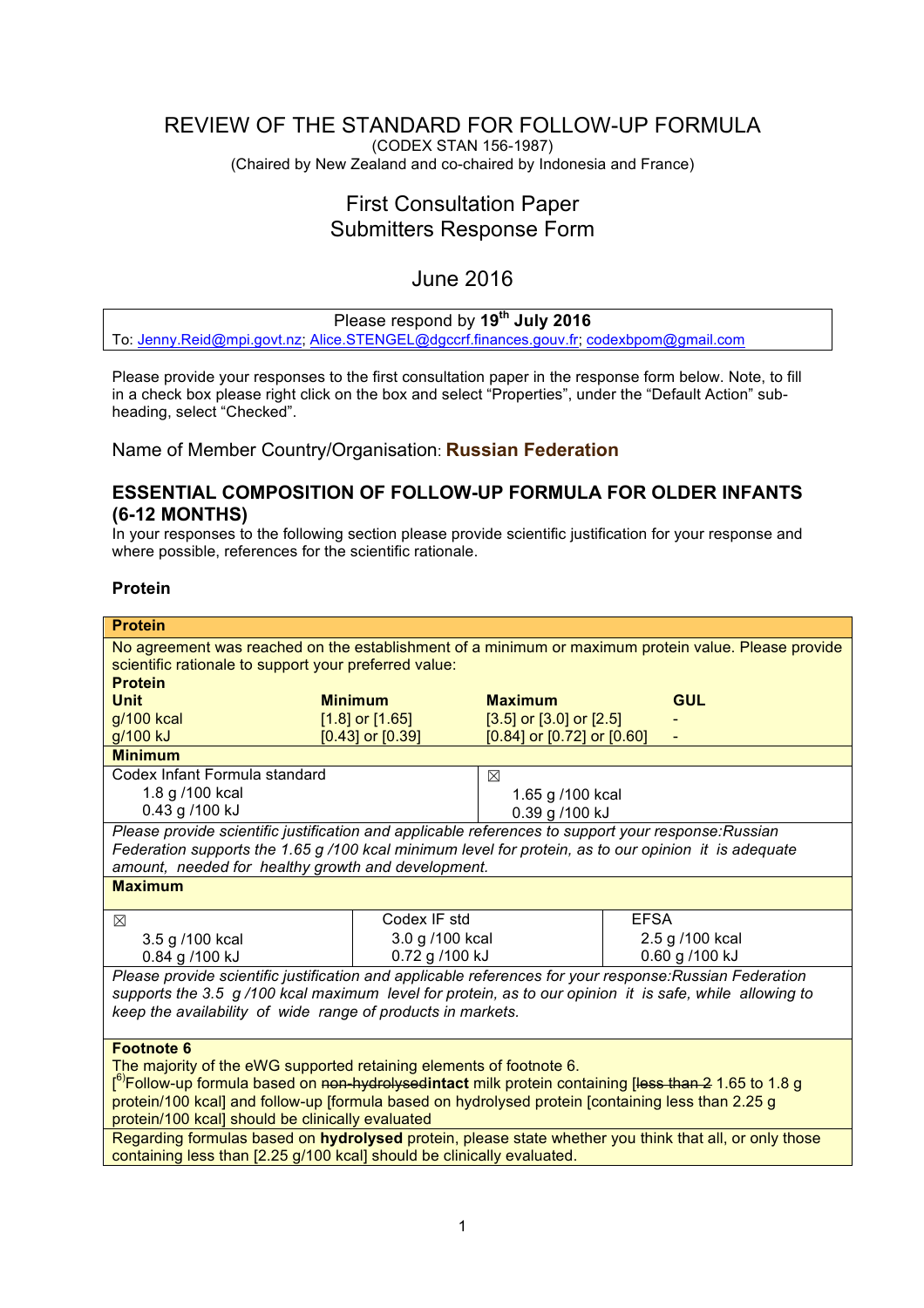| All formulas based on hydrolysed protein should                                                                                                                                                                          |                                                              |                      | $\boxtimes$ Formulas based on hydrolysed protein |
|--------------------------------------------------------------------------------------------------------------------------------------------------------------------------------------------------------------------------|--------------------------------------------------------------|----------------------|--------------------------------------------------|
| be clinically evaluated                                                                                                                                                                                                  |                                                              |                      | containing less than 2.25 g/100 kcal should be   |
|                                                                                                                                                                                                                          |                                                              | clinically evaluated |                                                  |
| Please provide justification for your response. Russian Federation considers, that clinical evaluation is                                                                                                                |                                                              |                      |                                                  |
| needed to ensure safety of formulas with relatively low level of hydrolisedprotein.                                                                                                                                      |                                                              |                      |                                                  |
| Regarding formulas based on intact/non-hydrolysed protein please note that your responses to these                                                                                                                       |                                                              |                      |                                                  |
| questions do not imply that you support a minimum of 1.8 g/100 kcal or 1.65 g/100 kcal. They will be used                                                                                                                |                                                              |                      |                                                  |
| to refine the wording in square brackets if the eWG cannot come to agreement on a minimum value.                                                                                                                         |                                                              |                      |                                                  |
|                                                                                                                                                                                                                          |                                                              |                      |                                                  |
| Please state whether you support the proposal to amend the reference these types of formulas to intact                                                                                                                   |                                                              |                      |                                                  |
| milk protein.                                                                                                                                                                                                            |                                                              |                      |                                                  |
| intact milk protein<br>Ш                                                                                                                                                                                                 |                                                              | ⊠                    | non-hydrolysed milk protein                      |
| Please provide justification for your response. Russian Federation considers wording "non-hydrolised" as                                                                                                                 |                                                              |                      |                                                  |
| differentiating hydrolisedprotein better.                                                                                                                                                                                |                                                              |                      |                                                  |
| Regardless of the minimum protein level agreed to in Section 3.1, do you think that clinical evaluation                                                                                                                  |                                                              |                      |                                                  |
| would be required forany formulas based on intact/non-hydrolysed milk protein?                                                                                                                                           |                                                              |                      |                                                  |
| $\boxtimes$ Yes, all formulas containing                                                                                                                                                                                 | Yes, all formulas containing<br>no requirements for clinical |                      |                                                  |
| 1.65-1.8 g/100 kcal require                                                                                                                                                                                              | 1.65-2.0 g/100 kcal require                                  |                      | evaluation of non-hydrolysed                     |
| clinical evaluation                                                                                                                                                                                                      | clinically evaluation                                        |                      | formulas would be required at                    |
|                                                                                                                                                                                                                          |                                                              |                      | 1.65-1.8 g/100 kcal                              |
| Please provide justification for your response. Russian Federation considers, that clinical evaluation is                                                                                                                |                                                              |                      |                                                  |
| necessary to ensure adequate growth and development of older infants, when consuming formula with                                                                                                                        |                                                              |                      |                                                  |
| low levels of protein.                                                                                                                                                                                                   |                                                              |                      |                                                  |
| If the eWG and Committee supported adoption of a minimum of 1.65 g/100 kcal for formula based on                                                                                                                         |                                                              |                      |                                                  |
| intact/non-hydrolysed milk protein, do you support the recommendation that the minimum protein level                                                                                                                     |                                                              |                      |                                                  |
| which requires clinical evaluation is placed in the footnote, rather than in the table? Seeabove. Error!                                                                                                                 |                                                              |                      |                                                  |
| Reference source isnot found.                                                                                                                                                                                            |                                                              |                      |                                                  |
| $\Box$ Yes                                                                                                                                                                                                               |                                                              | ⊠<br><b>No</b>       |                                                  |
|                                                                                                                                                                                                                          |                                                              |                      |                                                  |
| Russian Federation considers, that it will serve a better understanding of the document if the minimum<br>permissible level of protein is present in the table, while the range for which clinical study is mandatory is |                                                              |                      |                                                  |
| placed in the footnote.                                                                                                                                                                                                  |                                                              |                      |                                                  |
|                                                                                                                                                                                                                          |                                                              |                      |                                                  |

## **Vitamin K**

| <b>Vitamin K</b>                                                                                                                                                           |                |                |     |
|----------------------------------------------------------------------------------------------------------------------------------------------------------------------------|----------------|----------------|-----|
| The Chairs propose that the following drafting of vitamin K requirements for follow-up formula for<br>older infants is recommended for adoption by the Committee:          |                |                |     |
| <b>Vitamin K</b>                                                                                                                                                           |                |                |     |
| <b>Unit</b>                                                                                                                                                                | <b>Minimum</b> | <b>Maximum</b> | GUL |
| mg/100 kcal                                                                                                                                                                |                |                | 27  |
| mg/100 kJ                                                                                                                                                                  |                |                | 6.5 |
|                                                                                                                                                                            |                |                |     |
| Please comment on this proposal and provide your justification:                                                                                                            |                |                |     |
| Russian Federation supports the vitamin K level as of 4 µg /100 kcal, based on the absence of<br>any data on adverse events due to consumption of vitamin K at this level. |                |                |     |
|                                                                                                                                                                            |                |                |     |

# **Vitamin C**

| Vitamin C                                                                               |                |                |                                                                                                  |  |
|-----------------------------------------------------------------------------------------|----------------|----------------|--------------------------------------------------------------------------------------------------|--|
| responses, please provide rationale to support your preferred value in square brackets: |                |                | No eWG consensus was reached on the establishment of a minimum vitamin C value. Based on the eWG |  |
| <b>Unit</b>                                                                             | <b>Minimum</b> | <b>Maximum</b> | GUL                                                                                              |  |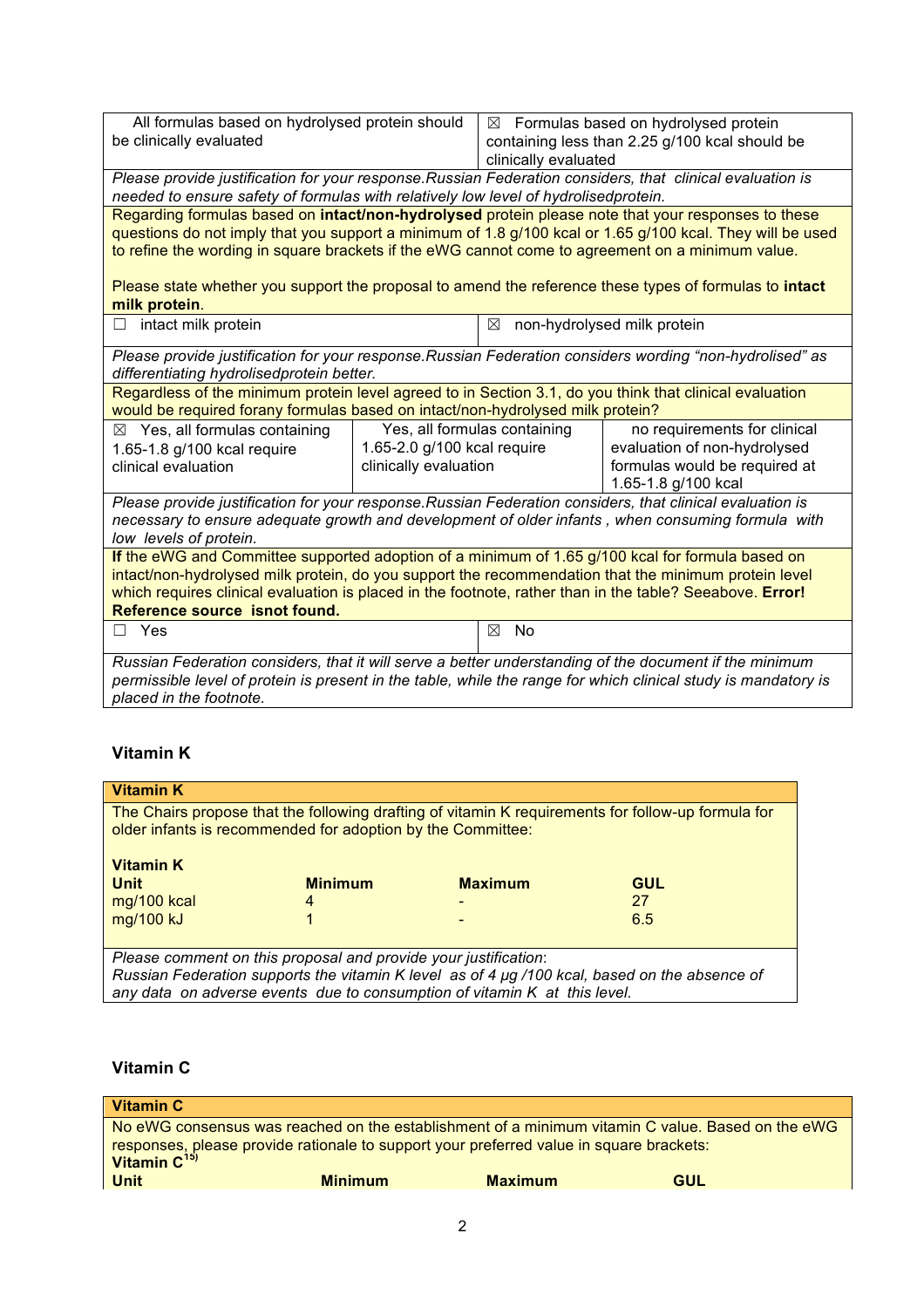| mg/100 kcal<br>mg/100 kJ<br><sup>15)</sup> expressed as ascorbic acid                                            | [10]<br>[2.5] | [4]<br>[0.96] |             |                                     | $70^{16}$<br>$17^{16}$                            |
|------------------------------------------------------------------------------------------------------------------|---------------|---------------|-------------|-------------------------------------|---------------------------------------------------|
| <sup>16)</sup> This GUL has been set to account for possible high losses over shelf-life in liquid formulas; for |               |               |             |                                     |                                                   |
| powdered products lower upper levels should be aimed for.                                                        |               |               |             |                                     |                                                   |
| <b>Minimum levels</b>                                                                                            |               |               |             |                                     |                                                   |
| $\boxtimes$ Codex IF Standard                                                                                    |               |               | $\Box$ EFSA |                                     |                                                   |
| 10 mg/100 kcal                                                                                                   |               |               |             | 4 mg/100 kcal                       |                                                   |
| 2.5 mg/100 kJ                                                                                                    |               |               |             | 0.96 kJ/100 kcal                    |                                                   |
| Taking a precautionary approach and aligned with                                                                 |               |               |             |                                     | Based on vitamin C requirement levels established |
| the Codex Infant Formula Standard                                                                                |               |               |             |                                     | by EFSA, taking into account that complementary   |
|                                                                                                                  |               |               |             | foods are consumed from six months. |                                                   |
| Please provide your preferred response: Russian Federation considers this minimal vitamin C level 10             |               |               |             |                                     |                                                   |
| mg/100 kcal to be most appropriate, given its critical role in metabolism of many other nutrients (for           |               |               |             |                                     |                                                   |
| example, iron, zink) and absence of convincing data on its negative effect in this amount.                       |               |               |             |                                     |                                                   |

## **Zinc**

| <b>Zinc</b>                                                                                                      |                |                |                                                                                                                    |
|------------------------------------------------------------------------------------------------------------------|----------------|----------------|--------------------------------------------------------------------------------------------------------------------|
| Based on the views of the eWG and evidence provided, the Chairs propose the following drafting of zinc           |                |                |                                                                                                                    |
| requirements for follow-up formula for older infants is recommended for adoption by the Committee<br><b>Zinc</b> |                |                |                                                                                                                    |
| <b>Unit</b>                                                                                                      | <b>Minimum</b> | <b>Maximum</b> | <b>GUL</b>                                                                                                         |
| mg/100 kcal                                                                                                      | 0.5            |                | 1.5                                                                                                                |
| mg/100 kJ                                                                                                        | 0.12           |                | 0.36                                                                                                               |
|                                                                                                                  |                |                | <sup>20)</sup> For Follow-up formula based on soy protein isolate a minimum value of 0.75 mg/100 kcal (0.18 mg/100 |
|                                                                                                                  |                |                |                                                                                                                    |
| $kJ$ ).                                                                                                          |                |                |                                                                                                                    |
| Please comment on this proposal and provide your justification: Russian Federation agrees with this              |                |                |                                                                                                                    |
| proposal.                                                                                                        |                |                |                                                                                                                    |

# **Optional Ingredients: DHA**

| Docosahexaenoic acid (DHA)                                                                                      |                  |                |                            |
|-----------------------------------------------------------------------------------------------------------------|------------------|----------------|----------------------------|
| Please provide scientific justificationto support your preferred value in square brackets:                      |                  |                |                            |
| Docosahexaenoic acid <sup>21)</sup>                                                                             |                  |                |                            |
| <b>Unit</b>                                                                                                     | <b>Minimum</b>   | <b>Maximum</b> | <b>GUL</b>                 |
| % fatty acids                                                                                                   | $[-]$ or $[0.3]$ |                | 0.5                        |
| <sup>21)</sup> If docosahexaenoic acid (22:6 n-3) is added to follow-up formula, [a minimum of [x% fatty acids] |                  |                |                            |
| should be added arachidonic acid (20:4 n-6) contents should reach at least the same concentration as            |                  |                |                            |
| DHA. The content of eicosapentaenoic acid (20:5 n-3), which can occur in sources of LC-PUFA, should             |                  |                |                            |
| not exceed the content of docosahexaenoic acid. Competent national and/or regional authorities may              |                  |                |                            |
| deviate from the above conditions, as appropriate for the nutritional needs.                                    |                  |                |                            |
| If added, minimum level                                                                                         |                  |                |                            |
| $\boxtimes$ No minimum level specified                                                                          | 0.3% fatty acids |                | Other please specify:<br>H |
|                                                                                                                 |                  |                |                            |
| Please provide scientific justification for your response: Russian Federation considers, that as DHA is an      |                  |                |                            |
| optional ingredient, no minimum level should be specified;                                                      |                  |                |                            |
|                                                                                                                 |                  |                |                            |
| If you indicated that a minimum DHA content was warranted if added, please specify whether this                 |                  |                |                            |
| requirement should be placed footnote 21 or in the table.                                                       |                  |                |                            |
| N/A                                                                                                             |                  |                |                            |
|                                                                                                                 |                  |                |                            |

**Optional Ingredients:L(+) lactic acid producing cultures**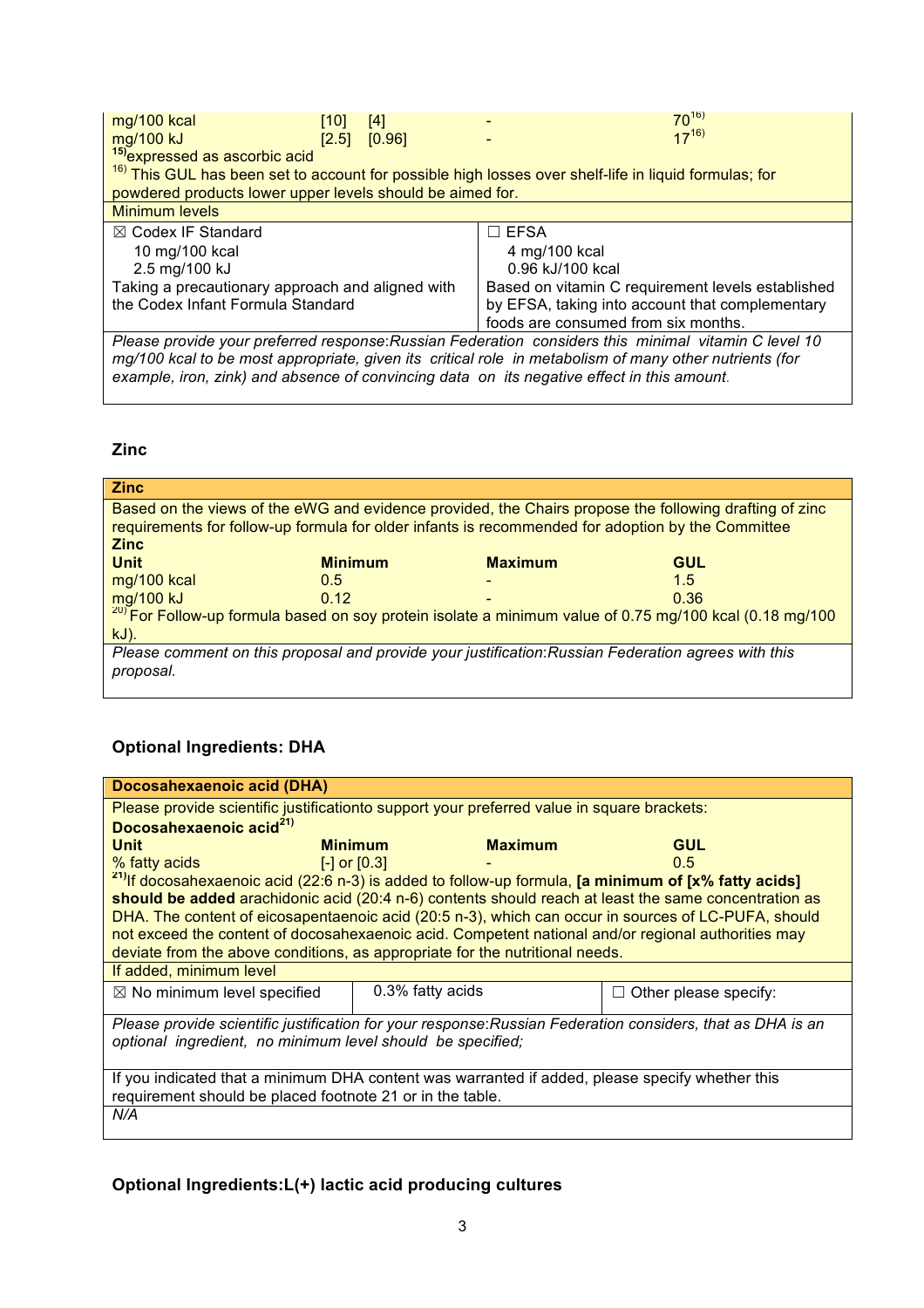## **Optional addition L(+) lactic acid producing cultures**

[3.3.2.4 Only L(+) lactic acid producing cultures may be used]

Several eWG members noted there are two purposes for the addition of  $L(+)$  lactic acid producing cultures referring to both the acidification of formula and supplementation with probiotics.

Please indicate if you consider that the sub-Section 3.3.2.4 (Optional ingredients) should refer to one, or both types of addition.

| $\boxtimes$ Two purposes: acidification of | $\Box$ For the purpose of acidification $\vert$ | $\square$ For the purpose of  |
|--------------------------------------------|-------------------------------------------------|-------------------------------|
| formula and supplementation                | of formula only. Contains                       | supplementing with probiotics |
| with probiotics                            | minimal amounts of viable                       | only                          |
|                                            | bacteria.                                       |                               |

*Please provide justification for your preferred response*: *Russian Federation considers, that* L*(+) lactic acid cultures could be used for acidification of formula orfor supplementation of product with organisms for the nutritional purpose.*

If you consider that standard should allow for both types of addition, please indicate if you think that this should be captured within 3.3.2.4, or as two separate clauses within the Optional Ingredients Section (Section 3.3.2).

*Russian Federation considers, that section 3.3.2.4 should remain and state that* 

*"L(+) producing lactic acid cultures may be used." In our opinion it covers both use of bacteria for nutritional fortification and for technological function, namelyfor acidification of the formula.*

Based on your response above, and considering that principles for optional addition of ingredients (3.3.2.1 and 3.3.2.2) apply, do you consider that any of the following additional concepts need to be included in any proposed amended wording, please tick all that apply.

 $\Box$  The safety and suitability of the addition of strains shall be demonstrated by generally accepted scientific evidence

 $\Box$  Follow-up formula prepared ready for consumption must contain significant amounts of the viable bacteria

 $\Box$  For the purpose of producing acidified formulas

☐ Non-pathogenic lactic acid cultures may be used

**OR**

 $\boxtimes$  No additional wording is required. Alignment with the Codex Infant Formula Standard

*Please provide justification for your response and any proposed draft text*: *Russian Federation suggests, that with current wording Standard would permit use of L(+) lactic acid cultures for both nutritional and acidification purposes, not prohibiting other potential safe ways using bacteria in the formula. Current wording also captures the key concept as with regard to the safety of use of the additional ingredient.*

## **ESSENTIAL COMPOSITION OF FOLLOW-UP FORMULA FOR OLDER YOUNG CHILDREN (12-36 MONTHS)**

## **Proposed approach**

### **Mandatory (core) composition**

Do you support the approach taken for determining the mandatory (core) composition, as well as identifying those nutrients requiring specific compositional parameters, that is :

- Evidence to support nutritional issues for young children of global concern;
- Contribution to the overall nutritional quality/integrity of the product;
- The contribution of key nutrients from cows milk for equivalence; and
- The strength of committee support for including in the core composition.

*Answer:*

*Russian Federation considers that primary criterion in development of compositional requirements for this section of standard should be contribution of the product to nutritional needs of young children 12-36 m.o. Following factors should be taken into consideration:*

• **Contribution to nutritional needs globally**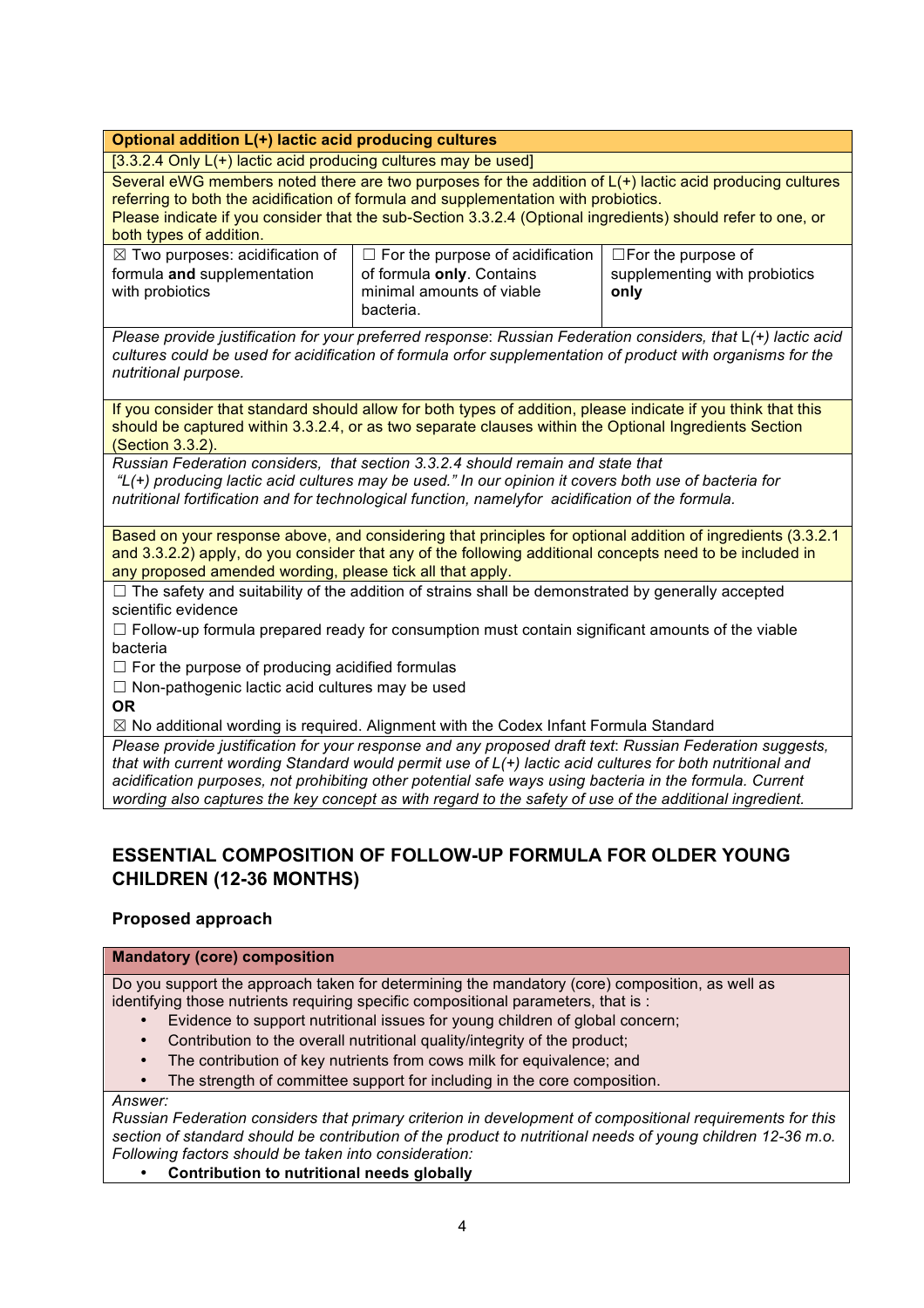### • **Addressing global inadequacies in nutrients**

• **Taking into account cow's milk** 

• **Need to maintain nutritional quality and integrity of the product**

Should there be a minimum number of principles that each nutrient must meet in order for it to be considered part of the mandatory (core) composition, or requiring specific compositional parameters in follow-up formula for young children? Please state what this should be.

*Answer of Russian Federation:*

*While detailed substantiation provided to each respective nutrient, we consider that nutrients should be considered mandatory if they serve addressing key nutritional needs and distinguish the product technically.* 

*This includes:*

- *Energy*
- *Protein*
- *Fat, including individual fatty acids and saturated fat requirements*
- *Number of vitamins and minerals*

### **Voluntary Nutrient Additions**

*Further to the mandatory (core) composition, other essential nutrients may be added to follow-up formula*  for young children, either as a mandated addition to the (core) composition required by national *authorities, or as a voluntary addition by manufacturers. These nutrients can be chosen from the essential composition of follow-up formula for older infants. The nutrient levels must be:*

- *as per the min, max, GULs stipulated for follow-up formula for older infants; or*
- *based on the min, max, GULs stipulated for follow-up formula for older infants, and amended if the nutritional needs of the local population and scientific justification warrants deviating from the level stipulated for older infants, or*
- *in conformity with the legislation of the country in which the product is sold.*

*Note: all footnotes relevant to these listed essential nutrients, also apply when added to follow-up formula for young children*

### **QUESTION:**

Please comment on the proposed approach presented above for the voluntary addition of other essential nutrients. If you do not support this approach, please present an alternative approach with justification.

### **Answer:**

*Russian Federation favors approach with inclusion of optional ingredients concept and, correspondingly, does not support the proposed approach for the 'voluntary addition of nutrients'. Any addition must meet the general principles of safety, suitability etc.*

### **QUESTION:**

Are there any essential nutrients that are not part of the proposed mandatory (core) composition, where the levels would need to be different to that for follow-up formula for older infants, noting that the principles would allow for deviating from the level stipulated for older infants if the nutrient needs of the local population and scientific justification warrants this? Please provide justification for your answer. *Russian Federation considers, that Addition of nutrient should meet general requirements with regard to safety and suitability of its use.*

### **Optional Ingredients**

- In addition to the [mandatory (core)] compositional requirements [and voluntary essential nutrient provisions] listed under [insert appropriate subsection] to [and] [insert appropriate subsection], other ingredients or substances may be added to follow-up formula for elder infants [young children] where the safety and suitability of the optional ingredient for particular nutritional purposes, at the level of use, is evaluated and demonstrated by generally accepted scientific evidence.
- When any of these ingredients or substances is added, the formula shall contain sufficient amounts to achieve the intended effect, [taking into account levels in human milk].
- [The following substances may be added in conformity with national legislation, in which case their content per 100 kcal (100kJ) in the Follow-up Formula ready for consumption shall not exceed the levels listed below. This is not intended to be an exhaustive list, but provides a guide for competent national and/or regional authorities as to appropriate levels when these substances are added].The Chairs propose deleting the third bullet point in preference for a principles based approach rather than inclusion of any substances in a list.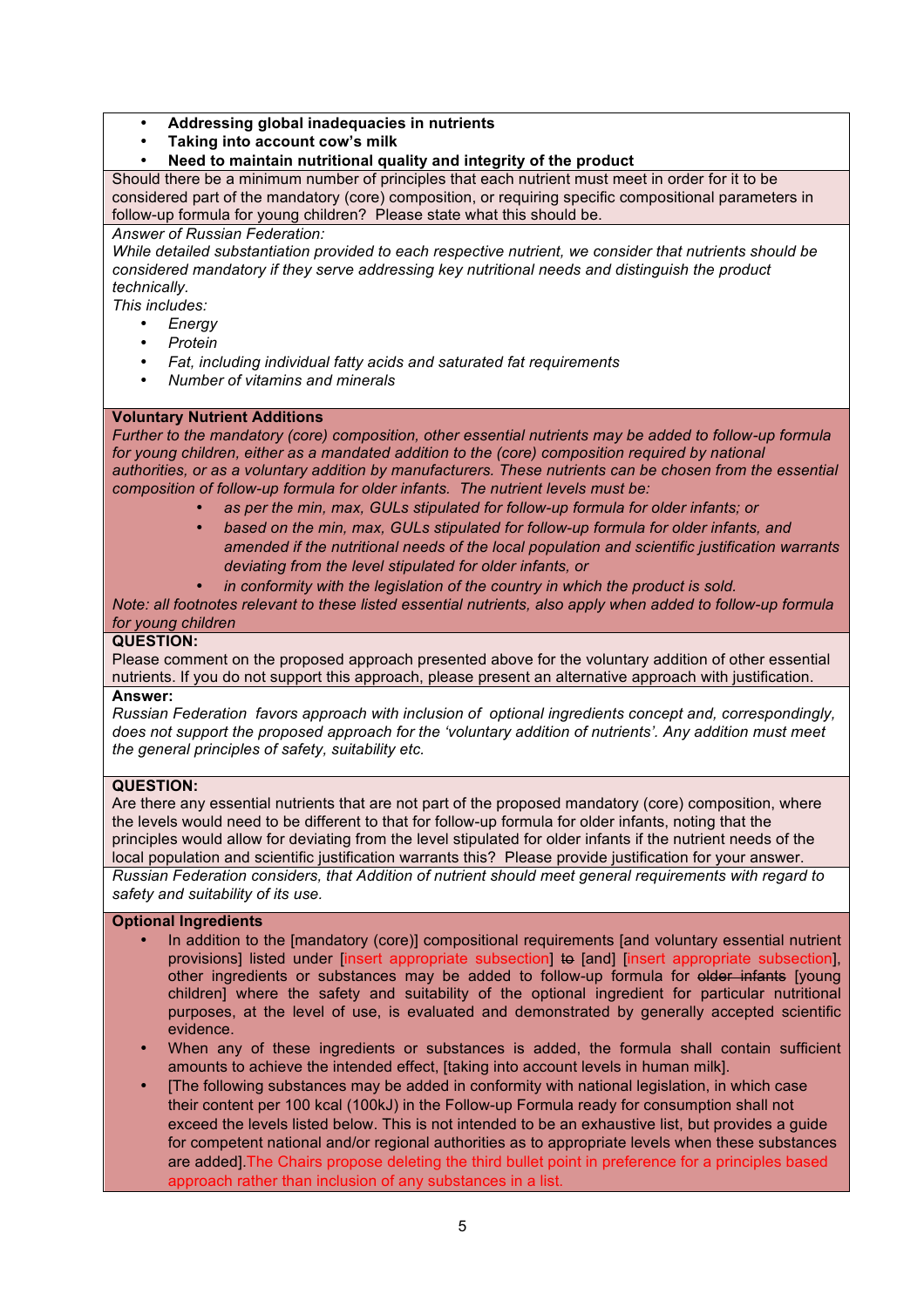## **QUESTION:**

Please comment on the proposed approach and principles presented above for the voluntary addition of optional ingredients and substances to follow-up formula for young children. If you do not support this approach, please present an alternative approach with justification.

**Answer:***Russian Federation supports proposed above.*

#### **QUESTION:**

Please comment on whether the second principle (bullet point 2) should include the requirement that levels of optional ingredients or substances should 'take into account levels in human milk' for follow-up formula for young children. Please provide justification for your answer.

**Answer:** *Russian Federation does not see the need to reference to the levels of nutrients in human milk, considering changing role of the product in the diet of the baby from 12 months onwards. However, we are of opinion that, if added, nutrient should be at reasonable and substantial (as to the role in the diet) level.* 

#### **QUESTION:**

Do you support deletion of the third bullet point for follow-up formula for young children?

**Answer:***Yes.*

*Please provide justification for your answer: Russian Federation considersthat principles- based approach is preferable. Introduction of the list of the substances in this case would have lead more to confusion than to the purposes of this standard.*

### **Energy contribution from macronutrients**

#### **Energy contribution from macronutrients**

Please provide comment and justification as to whether it is necessary to define specific macronutrient percentage contribution to overall energy.

*Russian Federation considers, that expression of ingredient levels in ratio to energy meets this purpose.*

## **Energy**

| <b>Energy</b>                                                                                        |                |                                                                                                              |  |
|------------------------------------------------------------------------------------------------------|----------------|--------------------------------------------------------------------------------------------------------------|--|
| Members of the eWG have recommended that the energy density of follow-up formula for young children  |                |                                                                                                              |  |
| should be established, and the following levels proposed:                                            |                |                                                                                                              |  |
| <b>Energy</b>                                                                                        |                |                                                                                                              |  |
| Unit                                                                                                 | <b>Minimum</b> | <b>Maximum</b>                                                                                               |  |
| kcal/100 ml                                                                                          | [60]<br>[45]   | [70]                                                                                                         |  |
| kJ/100 ml                                                                                            | [188]<br>[250] | [293]                                                                                                        |  |
|                                                                                                      |                | Should the range for the energy density of follow-up formula for young children accommodate the energy       |  |
|                                                                                                      |                | content of full fat cows' milk and reduced fat cows' milk, or align with the minimum energy density of       |  |
| follow-up formula for older infants?                                                                 |                |                                                                                                              |  |
| $\Box$ FUF-older infants & full fat cows' milk                                                       |                | $\boxtimes$ Reduced fat cows' milk (~1.5-2% fat)                                                             |  |
| 60 kcal/100ml                                                                                        |                | 45 kcal/100 ml                                                                                               |  |
| 250 kJ/100 ml                                                                                        |                | 188 kJ/100 ml                                                                                                |  |
| Russian Federation's opinionis, that reference to reduced fat cow's milk as minimum energy level and |                |                                                                                                              |  |
|                                                                                                      |                | whole fat cow's milk for the maximum energy level corresponds both to the role the product might play in     |  |
|                                                                                                      |                | the diet as well as to the percentage of energy that it would contribute to in daily energy intake (15-22%). |  |
|                                                                                                      |                |                                                                                                              |  |
|                                                                                                      |                | Do you support establishing a maximum energy density for follow-up formula for young children? If so, do     |  |
| you have suggestions as to how this level should be derived?                                         |                |                                                                                                              |  |
| Answer: Yes, see above.                                                                              |                |                                                                                                              |  |

### **Protein**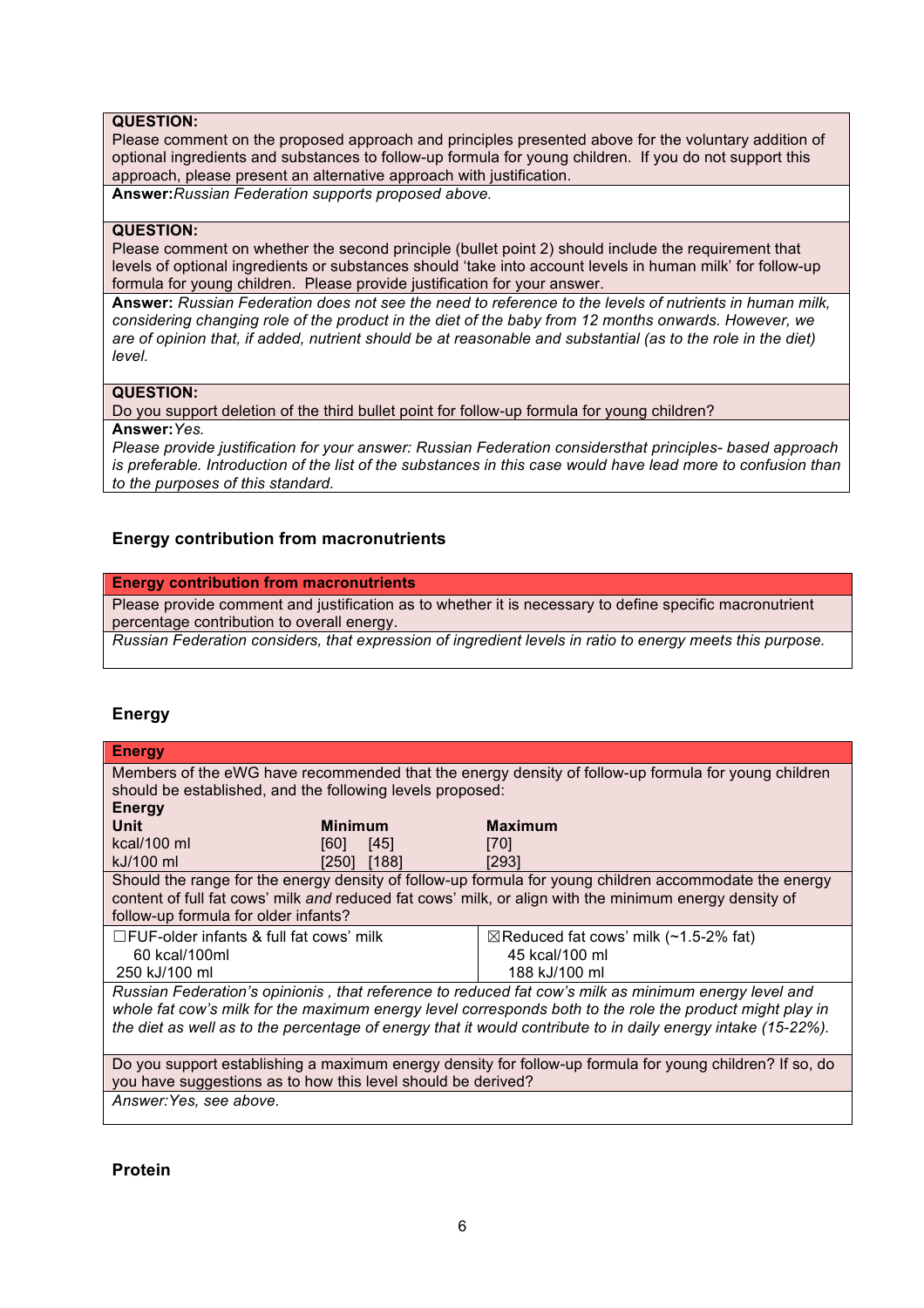#### **Protein**

Considering the eWG's varied views, are minimum and maximum requirements necessary? If so, please state your preferred approach on how to establish protein requirements?

*Please provide justification for your answer: Russian Federation considers, thatminimum and maximum protein requirements for FuF for young children are necessary.* 

*We consider setting maximum and minimum protein levels necessary, taking as reference: 6% of total energy for minimum level (basing on WHO safe level)*

*22% of total energy as maximum (derived from the level characteristic of the whole cow's milk)*

Should there be requirements for protein quality? If so how this might be achieved? Please consider both the current Follow-up formula standard, and proposals within the draft standard for older infants.

*Russian Federation considerscow's milk protein as relevant reference for protein quality in this case.*

### **Total Fat**

| <b>Total fat</b>                                                                                      |                                                      |  |  |
|-------------------------------------------------------------------------------------------------------|------------------------------------------------------|--|--|
| Based on the eWG recommendation to establish total fat requirements, please state your preferred      |                                                      |  |  |
| minimum total fat value?                                                                              |                                                      |  |  |
| $\boxtimes$ Current Codex FUF standard                                                                | $\Box$ Proposed Codex FUF standard for older infants |  |  |
| 3.0 g/100 kcal                                                                                        | 4.4 g/100 kcal                                       |  |  |
| 0.7 g/100 kJ                                                                                          | 1.1 g/100 kJ                                         |  |  |
| $\Box$ Reduced fat cows' milk                                                                         | □Alternative value, please specify                   |  |  |
| 3.5 g/100 kcal                                                                                        |                                                      |  |  |
| 0.8 g/100 kJ                                                                                          |                                                      |  |  |
| Please provide justification for your answer: Russian Federation considers, that this minimal fat     |                                                      |  |  |
| levelensuring appropriate and safe fat consumption, while allowing to avoid unnecessary restrictions. |                                                      |  |  |
|                                                                                                       |                                                      |  |  |
| Based on the eWG recommendation to establish total fat requirements, please state your preferred      |                                                      |  |  |
| maximum total fat value?                                                                              |                                                      |  |  |
| $\boxtimes$ Proposed FUF-older infants & cows' milk                                                   | $\Box$ Alternative value, please specify             |  |  |
| 6.0 g/100 kcal                                                                                        |                                                      |  |  |
| 1.4 g/100 kJ                                                                                          |                                                      |  |  |
| Please provide justification for your answer: Russian Federation considers, that this maximal fat     |                                                      |  |  |
| levelensuring appropriate and safe fat consumption, while allowing to avoid unnecessary restrictions. |                                                      |  |  |
|                                                                                                       |                                                      |  |  |
|                                                                                                       |                                                      |  |  |
|                                                                                                       |                                                      |  |  |

### **Lipids**

#### **Lipids**

Based on the eWG recommendation to give consideration to the fatty acid profile of follow-up formula for young children, including maximum levels for trans fat, and noting the levels in full fat and reduced fat cows' milk, please state your preferred levels (with justification) as below:

Should levels for linoleic acid, α-linolenic acid and phospholipids be established for follow-up formula for young children? Please stipulate what these levels should be; min, max, GUL.

*Please provide justification for your answers. Russian Federation considers, that establishing of GUL for linoleic acid, α-linolenic acid and phospholipids will be most appropriate to regulate these nutrients in follow-up formulas for young children.*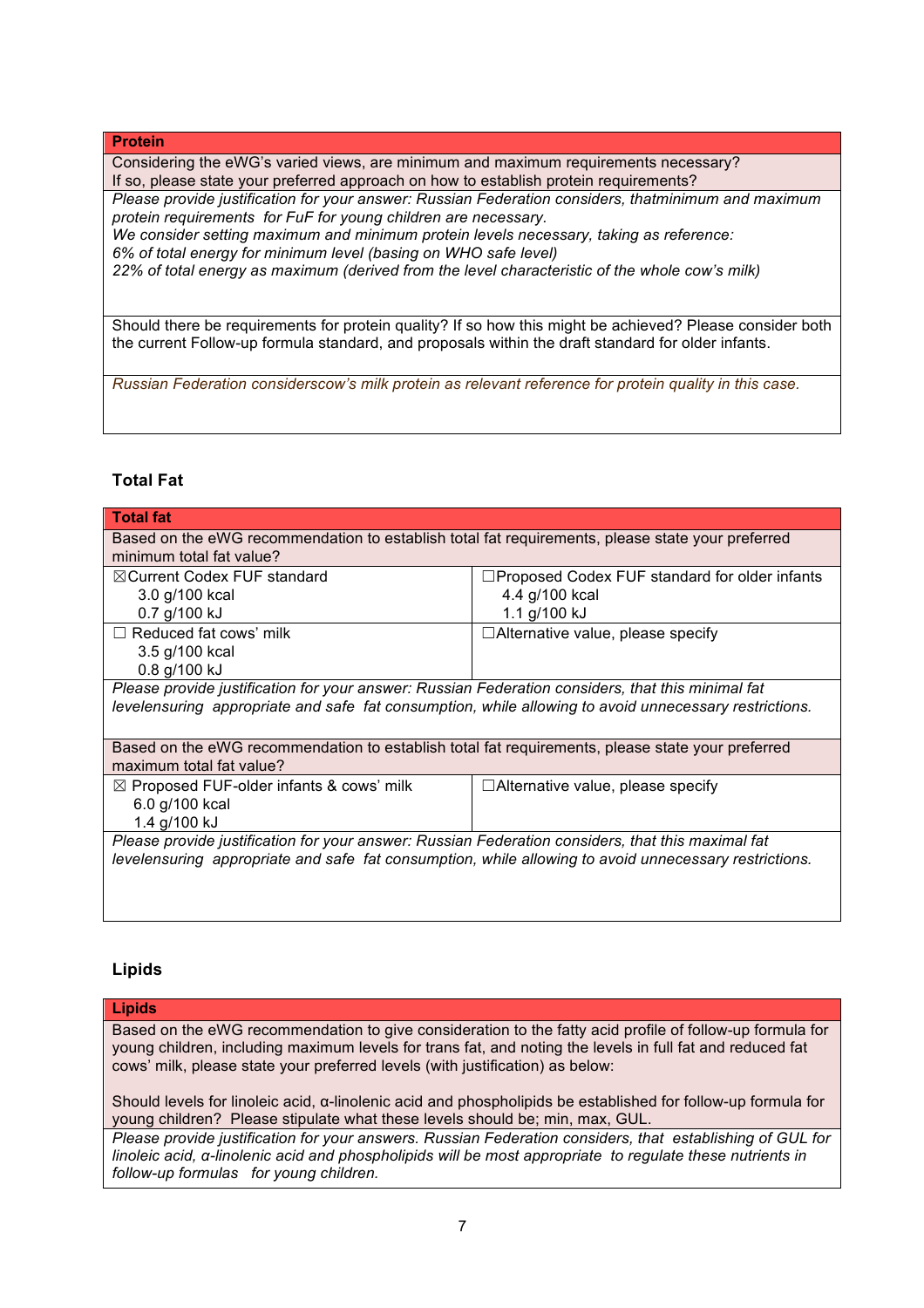| Should a range for the ratio of linoleic: a-Linolenic acid be established for follow-up formula for young<br>children?                                                                                                                                                                                                                                     |           |  |  |
|------------------------------------------------------------------------------------------------------------------------------------------------------------------------------------------------------------------------------------------------------------------------------------------------------------------------------------------------------------|-----------|--|--|
| $\boxtimes$ Yes                                                                                                                                                                                                                                                                                                                                            | $\Box$ No |  |  |
| Should this be a minimum of 5:1 and a maximum<br>of 15:1 as per the Codex Infant Formula Standard,<br>the proposed Standard for Follow-up Formula for<br>Older Infants and the recommendations of the<br>2015 IEG?<br>⊠ Yes<br>$\Box$ No<br>$\Box$ Alternative, please specify and provide<br>justification for your answer.                               |           |  |  |
| Should a maximum percentage fat forlauric and myristic acid be established for follow-up formula for<br>young children?                                                                                                                                                                                                                                    |           |  |  |
| $\boxtimes$ Yes                                                                                                                                                                                                                                                                                                                                            | $\Box$ No |  |  |
| Should this level be $\leq$ 20% of fat as per the Codex<br>Infant Formula Standard, and the proposed<br>Standard for Follow-up Formula for Older Infants,<br>and noting this would accommodate full fat and<br>reduced fat cows' milk?<br>$\boxtimes$ Yes<br>$\Box$ No<br>$\Box$ Alternative, please specify and provide<br>justification for your answer. |           |  |  |
| Should a maximum level for trans fat be established for follow-up formula for young children? If you<br>support a maximum level, please state what percentage of fat this should be.                                                                                                                                                                       |           |  |  |
| $\boxtimes$ Yes<br>Please state what the maximum level should be,<br>and provide justification for your answer.<br><3% of total fat content<br>To ensure safety of FuF for 12-36 mo, it is<br>reasonable to refer to this limit for FuF 6-12 mo.                                                                                                           | $\Box$ No |  |  |
| Should the proposed footnote 7 for the Codex Standard for Follow-up Formula for older infants<br>(Commercially hydrogenated oils and fats shall not be used in follow-up formula) also apply to follow-up<br>formula for young children?                                                                                                                   |           |  |  |
| Please provide justification for your answer. Russian Federation considers, that footnote 7 for the Codex<br>Standard for Follow-up Formula for older infants (Commercially hydrogenated oils and fats shall not be<br>used in follow-up formula) also apply to follow-up formula for young children for safety reasons.                                   |           |  |  |

 $\overline{\phantom{a}}$ 

## **Carbohydrates**

 $\overline{\mathsf{I}}$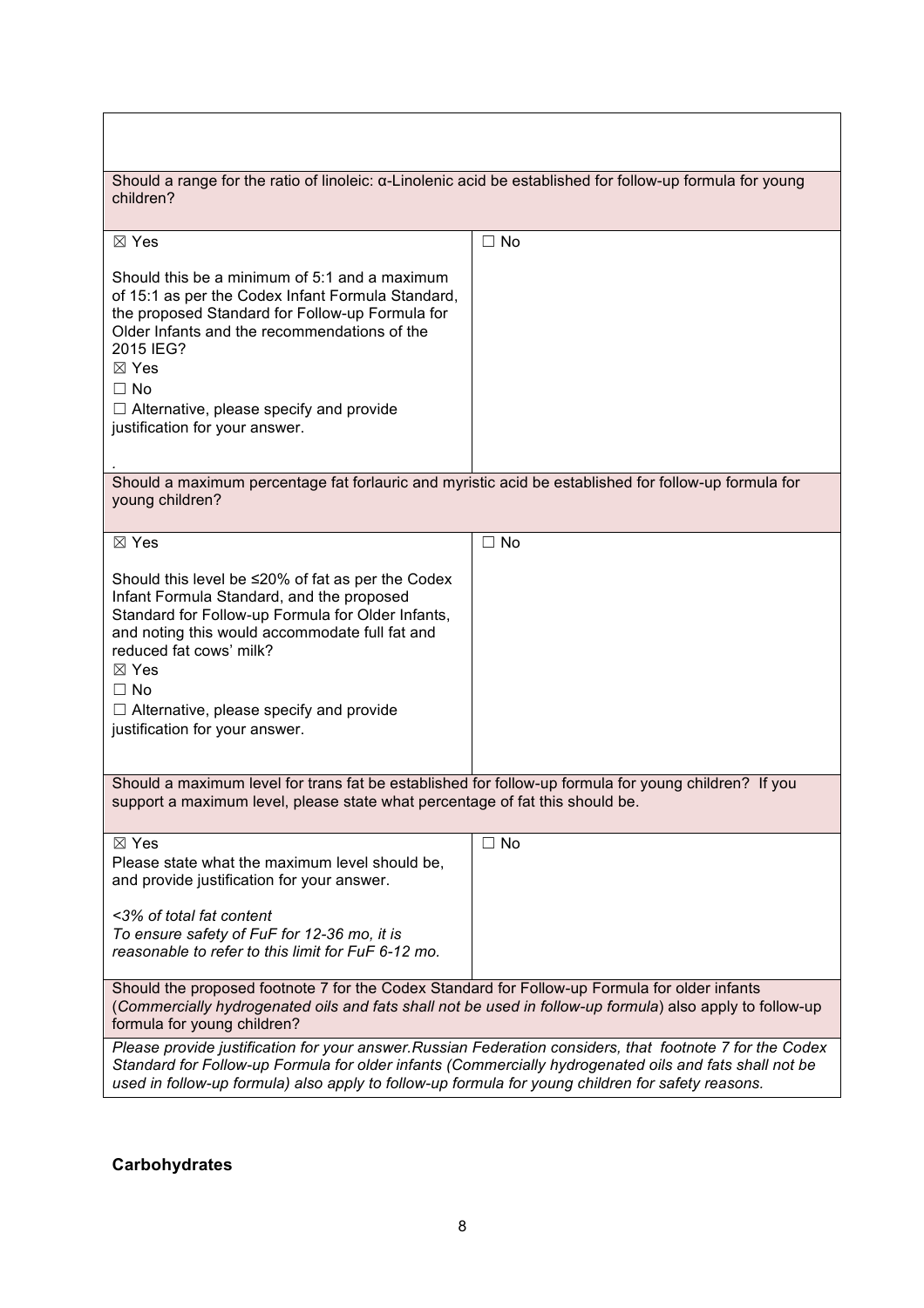| <b>Total Available Carbohydrates</b>                                                                                                                                                                                     |                                              |  |  |
|--------------------------------------------------------------------------------------------------------------------------------------------------------------------------------------------------------------------------|----------------------------------------------|--|--|
| Is a minimum available carbohydrate level required, if a consensus is reached on establishing minimum                                                                                                                    |                                              |  |  |
| and maximum levels for energy, protein and total fat?                                                                                                                                                                    |                                              |  |  |
| $\Box$ Yes                                                                                                                                                                                                               | $\boxtimes$ No                               |  |  |
| Russian Federation considers, that establishing of minimum level for available carbohydrates is not<br>necessary as it is dictated by the ranges of other macronutrients and energy levels, if these are<br>established. |                                              |  |  |
| If you support establishing a minimum available carbohydrates level, what level do you support?                                                                                                                          |                                              |  |  |
| Full fat cows' milk                                                                                                                                                                                                      | IEG 2015 and proposed Codex FUF-OI           |  |  |
| к5 mg/100 kcal                                                                                                                                                                                                           | 9.0 mg/100 kcal                              |  |  |
| 1.8 mg/100 kJ                                                                                                                                                                                                            | 2.2 mg/100 kJ                                |  |  |
| Please provide your rationale: N/A                                                                                                                                                                                       |                                              |  |  |
| If limits are established for sugars, is there a need to also set a maximum/GUL for total available                                                                                                                      |                                              |  |  |
| carbohydrates?                                                                                                                                                                                                           |                                              |  |  |
| $\boxtimes$ Yes                                                                                                                                                                                                          | No                                           |  |  |
| Please provide your rationale: Russia Federation considers that excessive intake of carbohydrates of any<br>type might negatively affect metabolism and compromise balanced nutrition                                    |                                              |  |  |
| If you support a limit for total available carbohydrates, should a maximum level or GUL be established?                                                                                                                  |                                              |  |  |
| $\boxtimes$ Yes, a maximum level should be established                                                                                                                                                                   | Yes, a GUL level should be established       |  |  |
| Please provide your rationale:                                                                                                                                                                                           |                                              |  |  |
| Please see above                                                                                                                                                                                                         |                                              |  |  |
| If you support establishing a maximum/GUL, do you support 14 mg/100 kcal (3.3 mg/100 kJ)?                                                                                                                                |                                              |  |  |
| ⊠ Yes                                                                                                                                                                                                                    | $\Box$ No (please specify your alternative). |  |  |
|                                                                                                                                                                                                                          |                                              |  |  |

| <b>Carbohydrates footnote</b>                                                                                                                                                                                                    |                                                                                                            |                 |                                                     |  |
|----------------------------------------------------------------------------------------------------------------------------------------------------------------------------------------------------------------------------------|------------------------------------------------------------------------------------------------------------|-----------------|-----------------------------------------------------|--|
| Free sugars<br>While there was widespread support for compositional requirements that limit the addition of free sugars,<br>there was no consensus on an approach. Please select your preferred approach from the below options. |                                                                                                            |                 |                                                     |  |
| $\boxtimes$ Proposed Codex FUF-OI<br>Standard                                                                                                                                                                                    | <b>IEG 2015</b>                                                                                            |                 | An alternative level (please<br>specify)            |  |
| Sucrose and/or fructose should<br>not be added, unless needed as<br>a carbohydrate source, and<br>provided the sum of these does<br>not exceed 20% of available<br>carbohydrate.                                                 | Sugars other than lactose should<br>be $\leq 10\%$ of total carbohydrates<br>or 5% of total energy content |                 |                                                     |  |
|                                                                                                                                                                                                                                  |                                                                                                            |                 |                                                     |  |
| Lactose                                                                                                                                                                                                                          |                                                                                                            |                 |                                                     |  |
| $\boxtimes$ Proposed Codex FUF-OI Standard and Codex<br><b>IF Standard</b>                                                                                                                                                       |                                                                                                            | <b>IEG 2015</b> |                                                     |  |
| Lactose and glucose polymers should be the                                                                                                                                                                                       |                                                                                                            |                 | The main source of carbohydrates should be lactose, |  |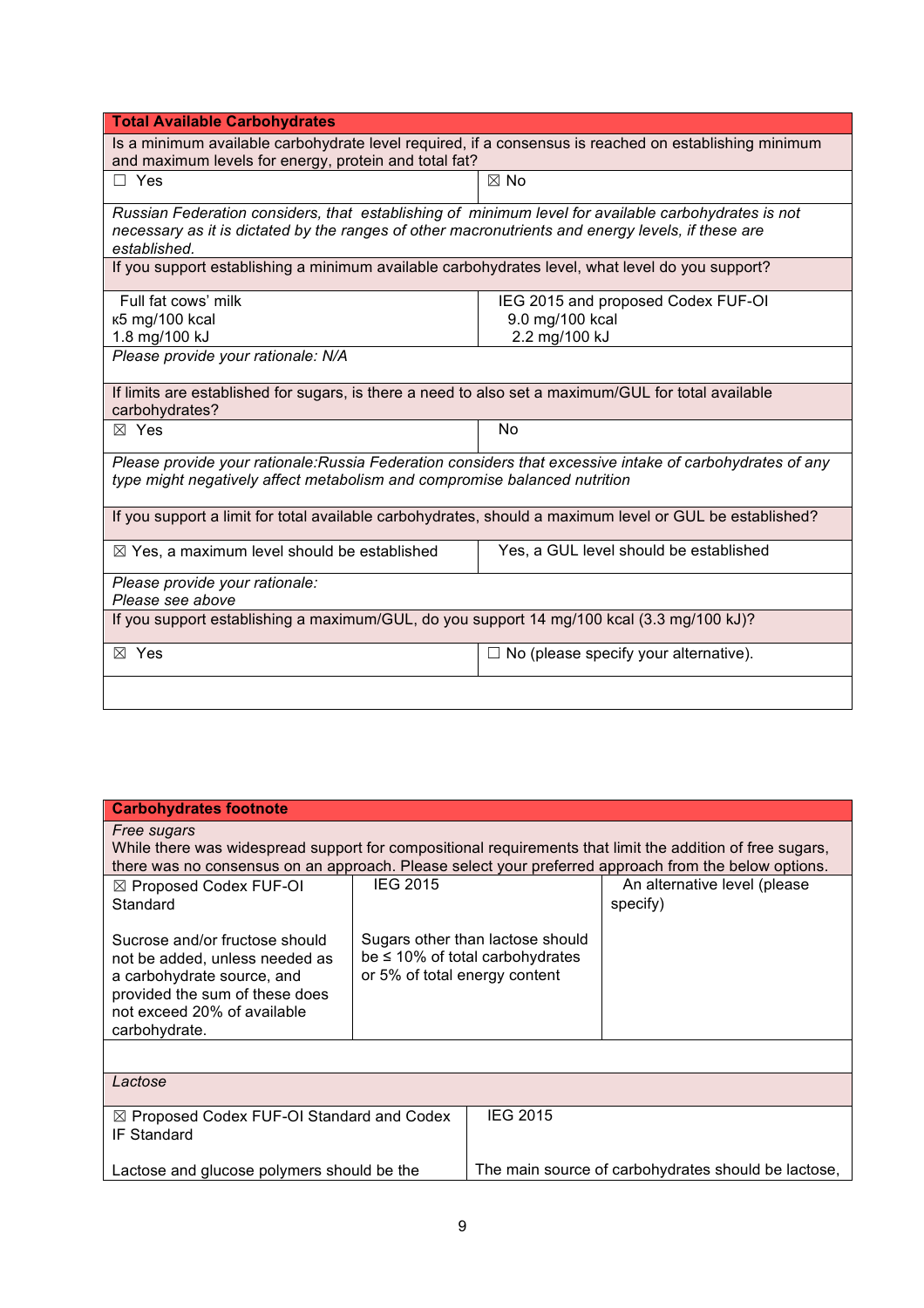| preferred carbohydrates in formula based on | which should provide not less than 50% of total |
|---------------------------------------------|-------------------------------------------------|
| cows' milk protein and hydrolysed protein.  | carbohydrates, equivalent to 4.5 g/100 kcal.    |
|                                             |                                                 |

| Other permitted carbohydrates                                                                                                                                       |                                                                                                                                                                                                                                                           |                                 |  |  |  |
|---------------------------------------------------------------------------------------------------------------------------------------------------------------------|-----------------------------------------------------------------------------------------------------------------------------------------------------------------------------------------------------------------------------------------------------------|---------------------------------|--|--|--|
| Proposed Codex FUF-OI<br>Standard                                                                                                                                   | $\boxtimes$ IEG 2015                                                                                                                                                                                                                                      | Something else (please specify) |  |  |  |
| Only precooked and/or<br>gelatinised starches gluten-free<br>by nature may be added.<br>(NB Glucose polymers are<br>preferred carbohydrates along<br>with lactose). | Oligosaccharides, glucose<br>polymers, maltodextrin and pre-<br>cooked or gelatinised starches<br>can be added to provide energy.<br>Non-digestible carbohydrates and<br>fibres that proven to be safe and<br>suitable for the age group may be<br>added. |                                 |  |  |  |
|                                                                                                                                                                     |                                                                                                                                                                                                                                                           |                                 |  |  |  |

## **Iron**

| <b>Iron</b>                                                                                                                                                                                    |         |                  |                                             |  |
|------------------------------------------------------------------------------------------------------------------------------------------------------------------------------------------------|---------|------------------|---------------------------------------------|--|
| While a consensus was reached on the minimum compositional requirements for iron infollow-up formula<br>for young children, there were differing opinions on a maximum or GUL.<br><b>Iron</b>  |         |                  |                                             |  |
| Unit<br><b>Minimum</b>                                                                                                                                                                         |         | <b>Maximum</b>   | <b>GUL</b>                                  |  |
| mg/100 kcal<br>1.0                                                                                                                                                                             |         | [2.0]            | [3.0]                                       |  |
| mg/100 kJ<br>[0.25]                                                                                                                                                                            |         | [0.3]            | [0.7]                                       |  |
| Should a maximum level or GUL be established for iron?                                                                                                                                         |         |                  |                                             |  |
| $\Box$ Yes, a maximum level should be established                                                                                                                                              |         | No               |                                             |  |
| $\boxtimes$ Yes, a GUL level should be established                                                                                                                                             |         |                  |                                             |  |
| Please provide your rationale: Russian Federation considers, that iron GUL level should be established                                                                                         |         |                  |                                             |  |
| considering the level of iron deficiencies globally.                                                                                                                                           |         |                  |                                             |  |
| If you support establishing a maximum or GUL, please select your preferred value, providing scientific                                                                                         |         |                  |                                             |  |
| rationale to support your preferred choice.                                                                                                                                                    |         |                  |                                             |  |
| Maximum (Proposed Codex FUF-OI)                                                                                                                                                                |         | ⊠ GUL (IEG 2015) |                                             |  |
| 2.0 mg/100 kcal<br>0.5 mg/100 kJ                                                                                                                                                               |         | 3.0 mg/100 kcal  | 0.7 mg/100 kJ                               |  |
| Alternative value (please provide level                                                                                                                                                        |         |                  |                                             |  |
| (max/GUL))                                                                                                                                                                                     |         |                  |                                             |  |
|                                                                                                                                                                                                |         |                  |                                             |  |
| Should separate minimum and maximum/GUL levels be established for soy protein isolate formulae?                                                                                                |         |                  |                                             |  |
| Yes<br>⊠                                                                                                                                                                                       | No<br>П |                  |                                             |  |
| Please provide your rationale: Russian Federation considers, that separate iron GUL level should be                                                                                            |         |                  |                                             |  |
| established for soy f protein isolate formulas, because these formulas are widely used in regions, where                                                                                       |         |                  |                                             |  |
| iron deficiency is high (i.e South-East Asia).                                                                                                                                                 |         |                  |                                             |  |
| If you support establishing separate minimum and maximum/GUL levels for soy protein isolate formulae,                                                                                          |         |                  |                                             |  |
| should it be the same as the proposed Codex Standard for Follow-up Formula for older infants (a<br>minimum of 1.5 mg/100 kcal (0.36 mg/100 kJ) and maximum of 2.5 mg/100 kcal (0.6 mg/100 kJ)? |         |                  |                                             |  |
| $\boxtimes$ Yes                                                                                                                                                                                |         |                  | No (please provide alternative values, with |  |
|                                                                                                                                                                                                |         |                  |                                             |  |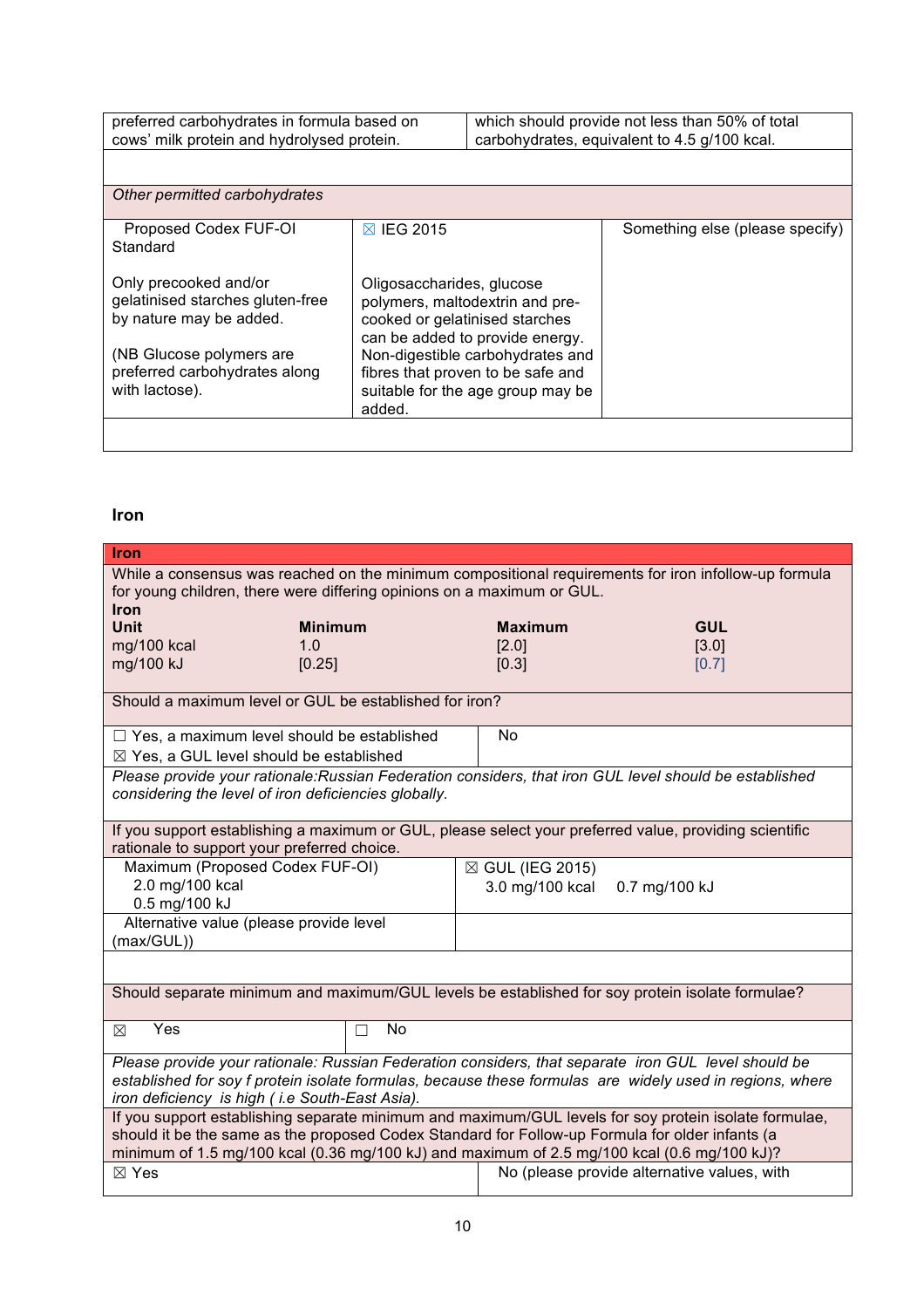| iustification for your response) |
|----------------------------------|

## **Calcium**

| <b>Calcium</b>                                                                                                                                                                                                                                                                                                                                                          |                       |                                                           |              |  |  |
|-------------------------------------------------------------------------------------------------------------------------------------------------------------------------------------------------------------------------------------------------------------------------------------------------------------------------------------------------------------------------|-----------------------|-----------------------------------------------------------|--------------|--|--|
| No consensus was reached on the requirements for calcium in follow-up formula for young children.<br>Noting that full fat cows' milk contributes 190 mg calcium/100 kcal (range 184 - 201 mg/100 kcal) and the<br>average amount of calcium in reduced fat cows' milk is 259 mg/100 kcal (range 240 - 280 mg/100 kcal),<br>Please provide comment on the below options: |                       |                                                           |              |  |  |
| Calcium                                                                                                                                                                                                                                                                                                                                                                 |                       |                                                           |              |  |  |
| <b>Unit</b>                                                                                                                                                                                                                                                                                                                                                             | <b>Minimum</b>        | <b>Maximum</b>                                            | <b>GUL</b>   |  |  |
| mg/100 kcal                                                                                                                                                                                                                                                                                                                                                             | $[50]$ $[90]$ $[200]$ | [N.S.]                                                    | $[180]$ [NS] |  |  |
| mg/100 kJ<br>Minimum:                                                                                                                                                                                                                                                                                                                                                   | [18] [22] [24] [48]   |                                                           | [43]         |  |  |
|                                                                                                                                                                                                                                                                                                                                                                         |                       |                                                           |              |  |  |
| □ Current Codex FUF standard                                                                                                                                                                                                                                                                                                                                            |                       | $\boxtimes$ Proposed Codex FUF standard for older infants |              |  |  |
| 90 mg/100 kcal                                                                                                                                                                                                                                                                                                                                                          |                       | 50 mg/100 kcal                                            |              |  |  |
| 22 mg/100 kJ                                                                                                                                                                                                                                                                                                                                                            |                       | 12 mg/100 kJ                                              |              |  |  |
|                                                                                                                                                                                                                                                                                                                                                                         |                       |                                                           |              |  |  |
| $\Box$ IEG 2015                                                                                                                                                                                                                                                                                                                                                         |                       | $\Box$ Alternative value, please specify                  |              |  |  |
| 200 mg/100 kcal                                                                                                                                                                                                                                                                                                                                                         |                       |                                                           |              |  |  |
|                                                                                                                                                                                                                                                                                                                                                                         |                       |                                                           |              |  |  |
|                                                                                                                                                                                                                                                                                                                                                                         |                       |                                                           |              |  |  |
| Maximum/GUL:                                                                                                                                                                                                                                                                                                                                                            |                       |                                                           |              |  |  |
|                                                                                                                                                                                                                                                                                                                                                                         |                       |                                                           |              |  |  |
|                                                                                                                                                                                                                                                                                                                                                                         |                       |                                                           |              |  |  |
| □ Current Codex FUF standard                                                                                                                                                                                                                                                                                                                                            |                       | □Proposed Codex FUF standard for older infants            |              |  |  |
| Maximum: N.S.                                                                                                                                                                                                                                                                                                                                                           |                       | GUL: 180 mg/100 kcal                                      |              |  |  |
|                                                                                                                                                                                                                                                                                                                                                                         |                       | GUL: 43 mg/ 100 kJ                                        |              |  |  |
| ⊠ IEG 2015                                                                                                                                                                                                                                                                                                                                                              |                       | $\Box$ Alternative value, please specify                  |              |  |  |
| GUL: N.S.                                                                                                                                                                                                                                                                                                                                                               |                       |                                                           |              |  |  |
|                                                                                                                                                                                                                                                                                                                                                                         |                       |                                                           |              |  |  |
|                                                                                                                                                                                                                                                                                                                                                                         |                       |                                                           |              |  |  |
|                                                                                                                                                                                                                                                                                                                                                                         |                       |                                                           |              |  |  |

| <b>Calcium</b>                                                                                                                                                                                                                                                                                                                  |            |  |  |  |
|---------------------------------------------------------------------------------------------------------------------------------------------------------------------------------------------------------------------------------------------------------------------------------------------------------------------------------|------------|--|--|--|
| Should the ratio for calcium-to-phosphorous included in the Codex Standard for Infant Formula and as<br>proposed for FUF-OI be included?<br>Ratio calcium/phosphorus                                                                                                                                                            |            |  |  |  |
| <b>Min</b>                                                                                                                                                                                                                                                                                                                      | <b>Max</b> |  |  |  |
| 1:1                                                                                                                                                                                                                                                                                                                             | 2:1        |  |  |  |
| $\boxtimes$ Yes<br>No                                                                                                                                                                                                                                                                                                           |            |  |  |  |
| Please provide your rationale: Russian Federation considers, that to ensure good metabolism of both<br>nutrients the ratio should be kept, keeping in mind potential contribution of the product to the diet and<br>variativity of nutrients levels in the diet of the young children coming from the other than milk component |            |  |  |  |

## **Vitamin A**

*sources.*

| <b>Vitamin A</b>                                                                 |                |         |                                                                                               |
|----------------------------------------------------------------------------------|----------------|---------|-----------------------------------------------------------------------------------------------|
| provide scientific rationale to support your preferred value:<br>Vitamin $A^{x}$ |                |         | No consensus was reached on the establishment of a minimum or maximum vitamin A value. Please |
| Unit                                                                             | <b>Minimum</b> | Maximum | GUL                                                                                           |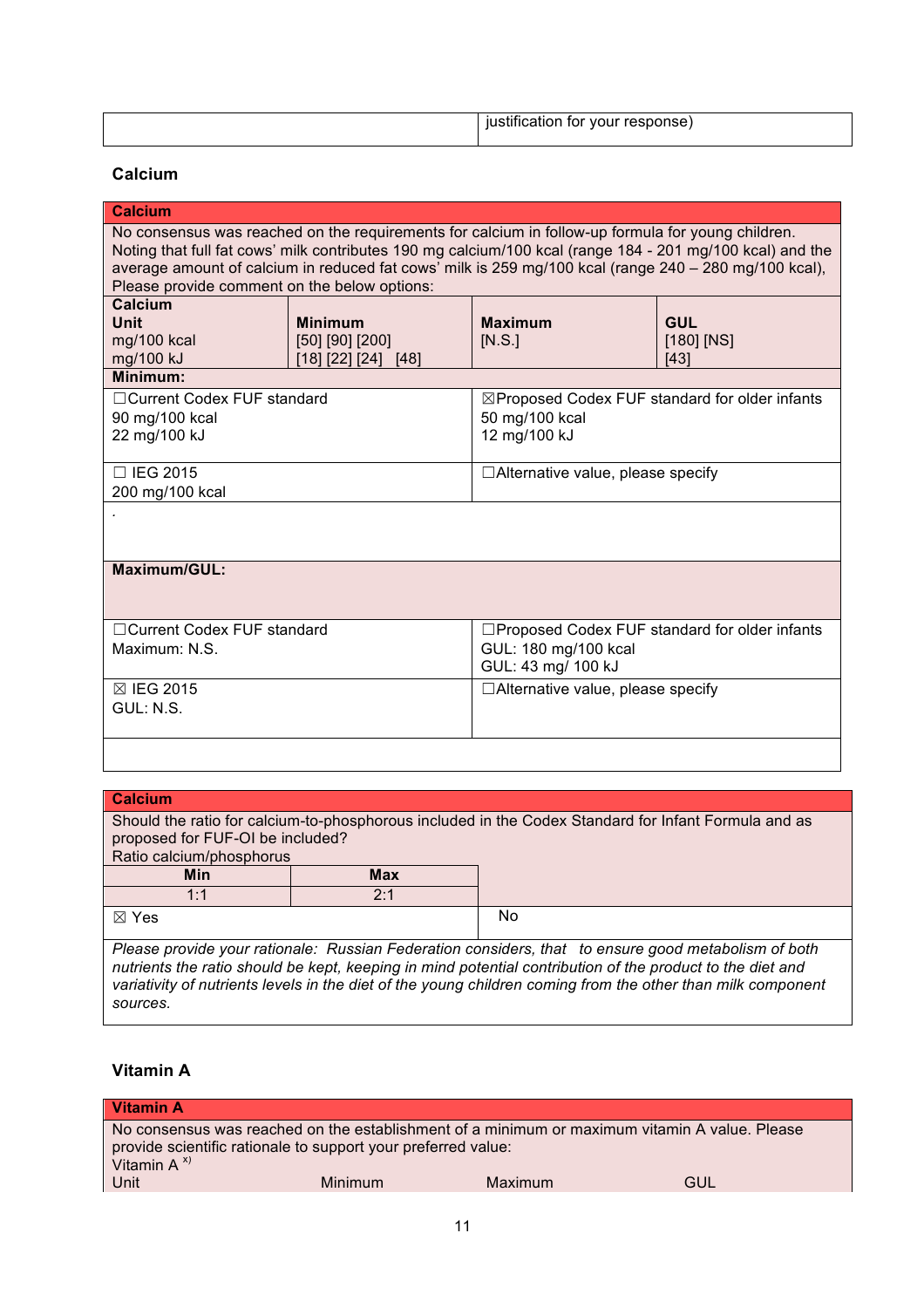| [200] [180]<br>µg RE/100 kcal<br>[75] [60] [50]<br>[225] [180]<br>µg RE/100 kJ<br>[18] [14] [12]<br>[54] [43]<br>[48] [43]<br><sup>x)</sup> expressed as retinol equivalents (RE).<br>1 µg RE = 3.33 IU Vitamin A= 1 µg all trans-retinol. Retinol contents shall be provided by preformed<br>retinol, while any contents of carotenoids should not be included in the calculation and declaration of<br>vitamin A activity. |                                     |   |                       |                    |                                                                                                                   |
|------------------------------------------------------------------------------------------------------------------------------------------------------------------------------------------------------------------------------------------------------------------------------------------------------------------------------------------------------------------------------------------------------------------------------|-------------------------------------|---|-----------------------|--------------------|-------------------------------------------------------------------------------------------------------------------|
| <b>Minimum</b>                                                                                                                                                                                                                                                                                                                                                                                                               |                                     |   |                       |                    |                                                                                                                   |
| <b>Current Codex FUF Std&amp;</b>                                                                                                                                                                                                                                                                                                                                                                                            | $\boxtimes$ IEG 2015 / Codex IF Std |   |                       |                    | WHO/FAO 15% of RNI                                                                                                |
| proposed Codex FUF-OI                                                                                                                                                                                                                                                                                                                                                                                                        | 60 µg RE/100 kcal                   |   |                       |                    | 50 µg RE/100 kcal                                                                                                 |
| 75 µg RE/100 kcal                                                                                                                                                                                                                                                                                                                                                                                                            | 14 µg RE/100 kJ                     |   |                       |                    | 12 µg RE/100 kJ                                                                                                   |
| 18 µg RE/100 kJ                                                                                                                                                                                                                                                                                                                                                                                                              |                                     |   |                       |                    |                                                                                                                   |
|                                                                                                                                                                                                                                                                                                                                                                                                                              |                                     |   |                       |                    | Please provide your rationale:opinion of Russian Federation is, thatsetting the minimum requirement is            |
|                                                                                                                                                                                                                                                                                                                                                                                                                              |                                     |   |                       |                    | justified by the deficiencies in nutrient in young children diet and potential contribution of the product to the |
| daily intake of young children.                                                                                                                                                                                                                                                                                                                                                                                              |                                     |   |                       |                    |                                                                                                                   |
| <b>Maximum</b>                                                                                                                                                                                                                                                                                                                                                                                                               |                                     |   |                       |                    |                                                                                                                   |
| Codex FUF std                                                                                                                                                                                                                                                                                                                                                                                                                |                                     |   | Proposed Codex FUF-OI |                    |                                                                                                                   |
| 225 µg RE/100 kcal                                                                                                                                                                                                                                                                                                                                                                                                           |                                     |   | 180 µg RE/100 kcal    |                    |                                                                                                                   |
| 54 µg RE/100 kJ                                                                                                                                                                                                                                                                                                                                                                                                              |                                     |   |                       | 43 µg RE/100 kJ    |                                                                                                                   |
| Please provide your rationale:                                                                                                                                                                                                                                                                                                                                                                                               |                                     |   |                       |                    |                                                                                                                   |
|                                                                                                                                                                                                                                                                                                                                                                                                                              |                                     |   |                       |                    |                                                                                                                   |
| <b>GUL</b>                                                                                                                                                                                                                                                                                                                                                                                                                   |                                     |   |                       |                    |                                                                                                                   |
| WHO/FAO GUL of 3-5 times minimum                                                                                                                                                                                                                                                                                                                                                                                             |                                     | ⊠ | <b>IEG 2015</b>       |                    |                                                                                                                   |
| 200 µg RE/100 kcal                                                                                                                                                                                                                                                                                                                                                                                                           |                                     |   |                       | 180 µg RE/100 kcal |                                                                                                                   |
| 54 µg RE/100 kJ                                                                                                                                                                                                                                                                                                                                                                                                              |                                     |   |                       | 43 µg RE/100 kJ    |                                                                                                                   |
|                                                                                                                                                                                                                                                                                                                                                                                                                              |                                     |   |                       |                    |                                                                                                                   |
| Do you support the footnote below, agreed to by the Committee for follow-up formula for older infants<br>(REP16/NFSDUE Appendix III)?                                                                                                                                                                                                                                                                                        |                                     |   |                       |                    |                                                                                                                   |
| <sup>x)</sup> expressed as retinol equivalents (RE).<br>1 µg RE = 3.33 IU Vitamin A= 1 µg all trans-retinol. Retinol contents shall be provided by preformed<br>retinol, while any contents of carotenoids should not be included in the calculation and declaration of<br>vitamin A activity.                                                                                                                               |                                     |   |                       |                    |                                                                                                                   |
| $\boxtimes$ Yes                                                                                                                                                                                                                                                                                                                                                                                                              |                                     |   | No                    |                    |                                                                                                                   |

## **Vitamin D**

| <b>Vitamin D</b>                                                                                                                                                    |           |  |
|---------------------------------------------------------------------------------------------------------------------------------------------------------------------|-----------|--|
| Do you support that mandatory addition of vitamin D to follow-up formula for young children?                                                                        |           |  |
| $\boxtimes$ Yes                                                                                                                                                     | $\Box$ No |  |
| If you support mandatory addition, please state what the minimum level should be and provide<br>justification for your answer.                                      |           |  |
| Answer: Russian Federation considers, that 0,65 µg/100 kcal as sufficient minimum level assuring<br>reasonable and safe intake of vitamin.                          |           |  |
| Please state whether vitamin D should have a maximum level or a GUL set and provide information on<br>what this level should be with justification for your answer. |           |  |
| Answer:Correspondingly, Russian Federation consider s1,3 µg/100 kcal as the level assuring safe<br>intake.                                                          |           |  |

## **Zinc**

| <b>Zinc</b>                                                                             |           |  |
|-----------------------------------------------------------------------------------------|-----------|--|
| Do you support that mandatory addition of zinc to follow-up formula for young children? |           |  |
| ⊠ Yes                                                                                   | $\Box$ No |  |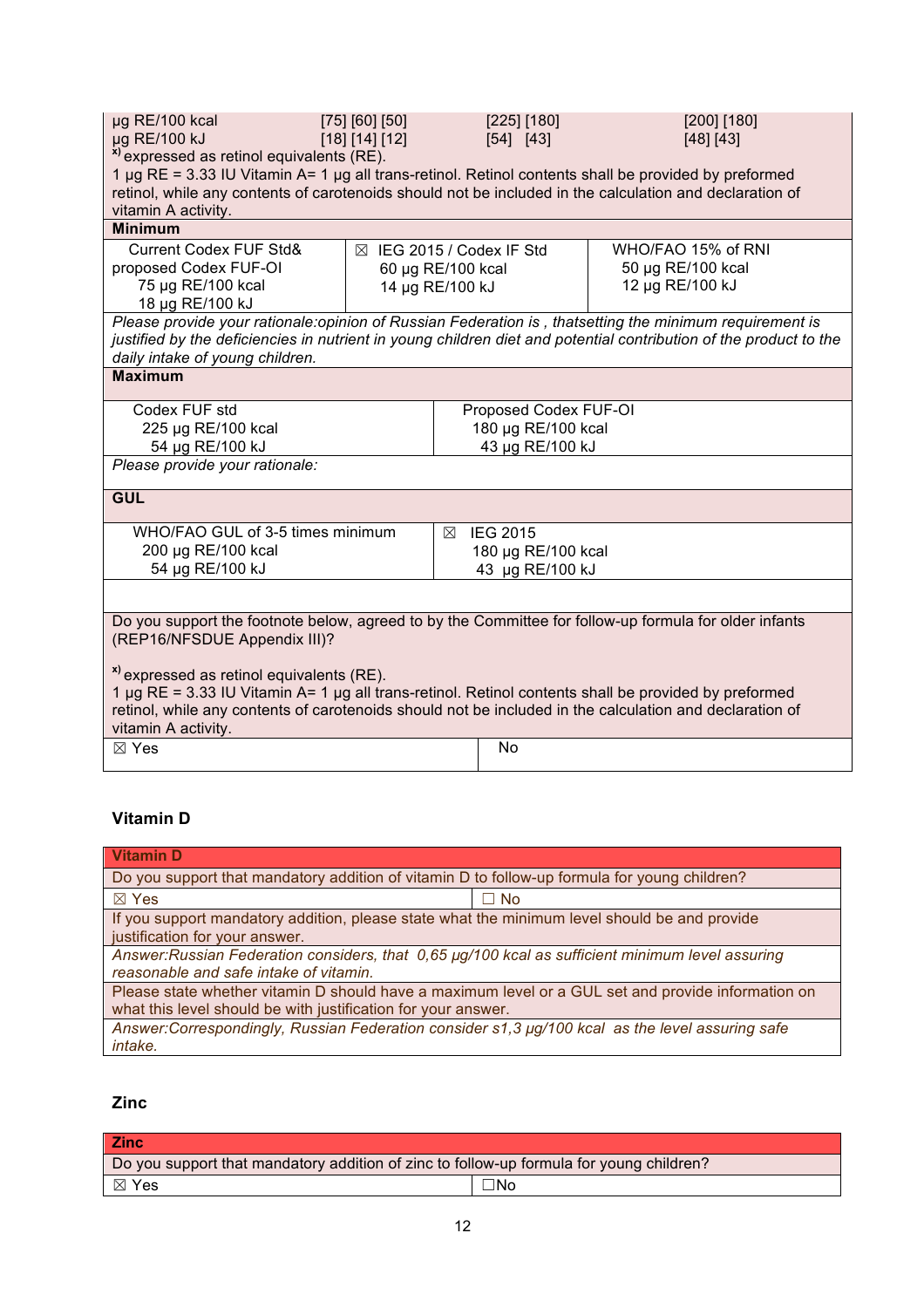| If you support mandatory addition, please state what the minimum level should be and provide<br>justification for your answer.                                 |  |  |
|----------------------------------------------------------------------------------------------------------------------------------------------------------------|--|--|
| Answer: Russian Federation considers level of 0,6 mg/kcal as appropriate considering potential role of<br>the product in the diet.                             |  |  |
| Please state whether zinc should have a maximum level or a GUL set and provide information on what<br>this level should be with justification for your answer. |  |  |
| Answer: Russian Federation considers level of 1.7 mg/kcal as appropriate considering potential role of<br>the product in the diet.                             |  |  |

## **Vitamin C**

| <b>Vitamin C</b>                                                                                         |           |  |
|----------------------------------------------------------------------------------------------------------|-----------|--|
| Do you support that mandatory addition of vitamin C to follow-up formula for young children?             |           |  |
| $\boxtimes$ Yes                                                                                          | $\Box$ No |  |
|                                                                                                          |           |  |
| If you support mandatory addition, please state what the minimum level should be and provide             |           |  |
| justification for your answer.                                                                           |           |  |
| Answer: Russian Federation considers level of 8 mg/kcal as appropriate considering potential role of the |           |  |
| product in the diet.                                                                                     |           |  |
| Please state whether vitamin C should have a maximum level or a GUL set and provide information on       |           |  |
| what this level should be with justification for your answer.                                            |           |  |
| Answer: Russian Federation considers level of 25 mg/kcal as appropriate considering potential role of    |           |  |
| the product in the diet.                                                                                 |           |  |
|                                                                                                          |           |  |

## **Vitamin B12**

| Vitamin B12                                                                                                                                                           |                |  |
|-----------------------------------------------------------------------------------------------------------------------------------------------------------------------|----------------|--|
| Do you support that mandatory addition of vitamin B12 to follow-up formula for young children?                                                                        |                |  |
| $\Box$ Yes                                                                                                                                                            | $\boxtimes$ No |  |
|                                                                                                                                                                       |                |  |
| If you support mandatory addition, please state what the minimum level should be and provide<br>justification for your answer.                                        |                |  |
| Answer:                                                                                                                                                               |                |  |
|                                                                                                                                                                       |                |  |
| Please state whether vitamin B12 should have a maximum level or a GUL set and provide information on<br>what this level should be with justification for your answer. |                |  |
| Answer:                                                                                                                                                               |                |  |
|                                                                                                                                                                       |                |  |
|                                                                                                                                                                       |                |  |

## **Riboflavin**

## **Riboflavin**

Do you support that mandatory addition of riboflavin to follow-up formula for young children?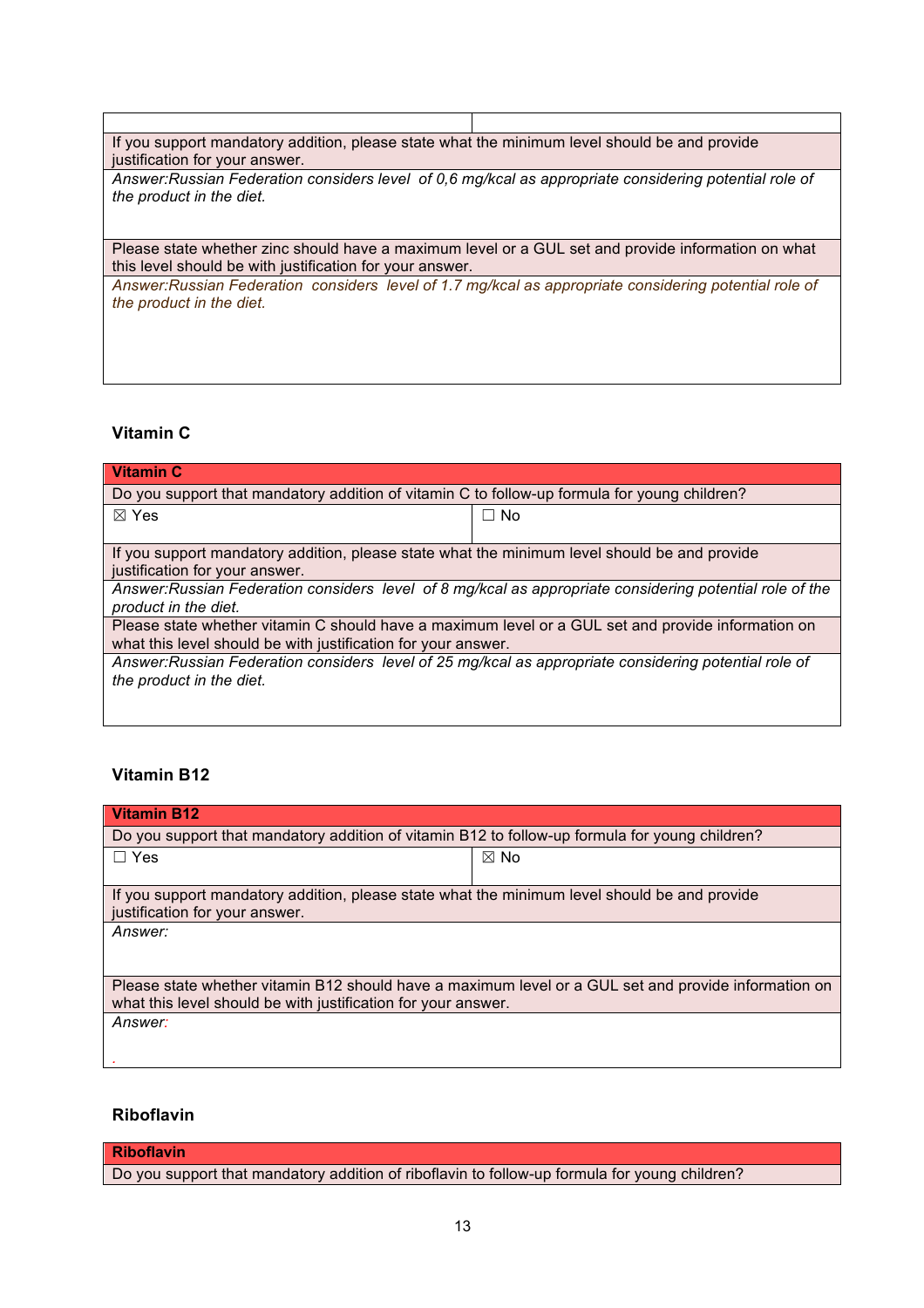| Yes                                                                                                                                                                  | $\boxtimes$ No |  |
|----------------------------------------------------------------------------------------------------------------------------------------------------------------------|----------------|--|
| If you support mandatory addition, please state what the minimum level should be and provide<br>justification for your answer.                                       |                |  |
| Answer:                                                                                                                                                              |                |  |
|                                                                                                                                                                      |                |  |
| Please state whether riboflavin should have a maximum level or a GUL set and provide information on<br>what this level should be with justification for your answer. |                |  |
| Answer:                                                                                                                                                              |                |  |

## **Sodium**

| <b>Sodium</b>                                                                                                                                                    |                |  |
|------------------------------------------------------------------------------------------------------------------------------------------------------------------|----------------|--|
| Should specific parameters for sodium levels in follow-up formula for young children be set?                                                                     |                |  |
| $\Box$ Yes                                                                                                                                                       | $\boxtimes$ No |  |
| Should a minimum level of sodium be established? If yes, please state what this level should be and<br>provide justification for your answer.                    |                |  |
| <i>Answer:</i>                                                                                                                                                   |                |  |
| Please state whether sodium should have a maximum level or a GUL set and provide information on<br>what this level should be with justification for your answer. |                |  |
| Answer:                                                                                                                                                          |                |  |

## **SCOPE&LABELLING**

## **Scope & Labelling**

When answering the questions below relating to Scope and Labelling, please give consideration to whether your response covers both follow-up formula for older infants and follow-up formula for young children, or whether different approaches should be considered for these different product categories.

*Russian Federation supports differentiation of labeling requirements between age groups but reserves right to express opinion on labeling questions at a later stage of discussion.*

Do you consider that any of the current labelling provisions for follow-up formula can be adopted as is? If so, which provisions?

*Please provide justification for your answer.*

Are there any labelling areas where different provisions may be required for the two age groups? *Please provide justification for your answer.*

Are you aware of further issues and/or evidence that need to be considered to inform the review of the scope and labelling section of the Codex Standard for Follow-up Formula? Please state the specific provisions within the Scope or Labelling section which would be informed by your response. *Answer:*

Do we need to make specific reference to WHA resolutions in the Codex Standard for Follow-up Formula, and if so, how and where? For example in the Scope and Labelling sections. *Answer*